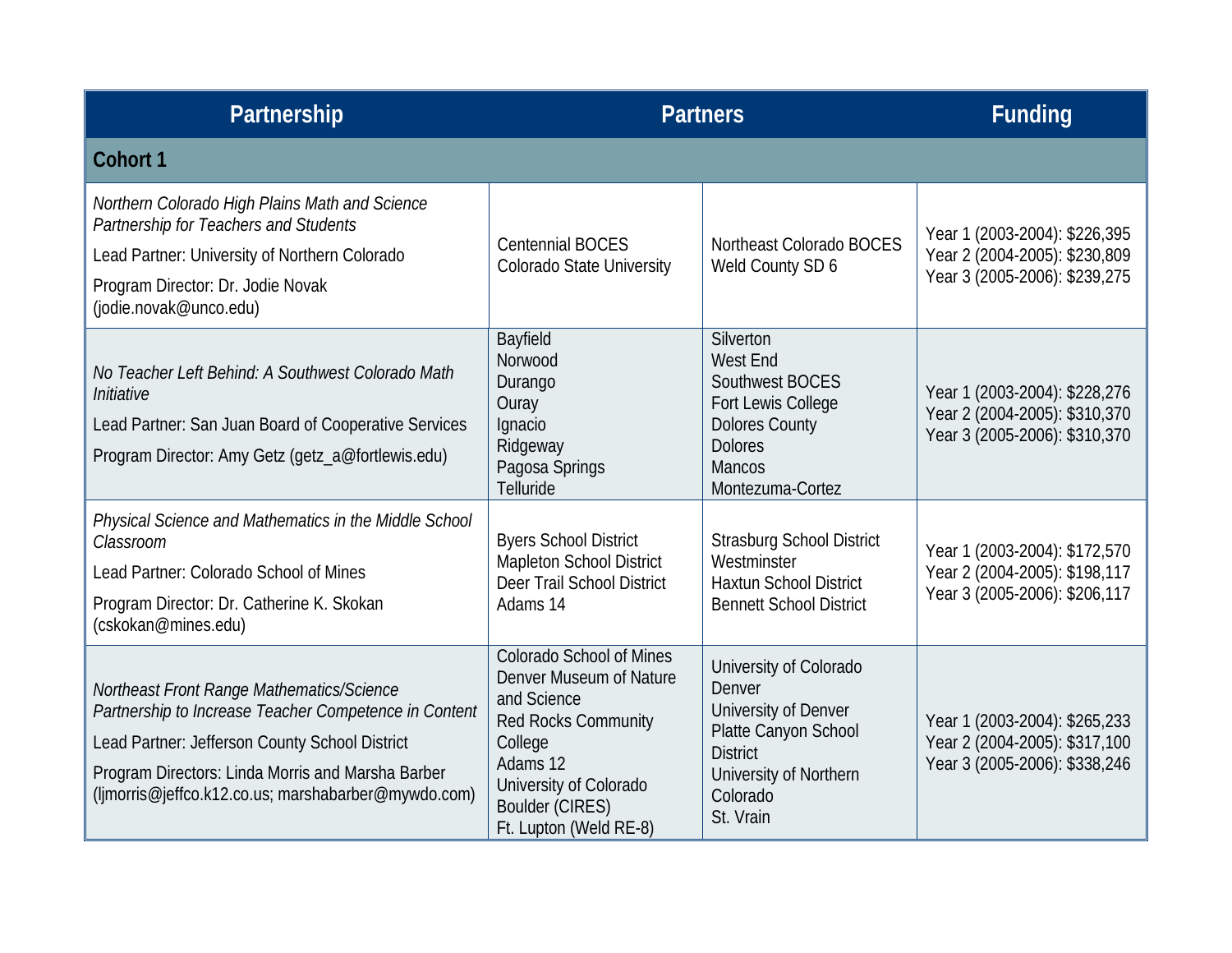| Partnership                                                                                                                                                                              | <b>Partners</b>                                                                                                                                                        |                                                                                                                                                                                                                                                                     | <b>Funding</b>                                                                                  |
|------------------------------------------------------------------------------------------------------------------------------------------------------------------------------------------|------------------------------------------------------------------------------------------------------------------------------------------------------------------------|---------------------------------------------------------------------------------------------------------------------------------------------------------------------------------------------------------------------------------------------------------------------|-------------------------------------------------------------------------------------------------|
| Cohort 2                                                                                                                                                                                 |                                                                                                                                                                        |                                                                                                                                                                                                                                                                     |                                                                                                 |
| Increasing Teacher and Student Science Content<br>Knowledge in the Denver Metro Area<br>Lead Partner: Colorado School of Mines<br>Program Director: Michael Mooney<br>(mooney@mines.edu) | <b>Denver Public Schools</b><br>Adams 12 Schools<br>University of Colorado - Denver                                                                                    |                                                                                                                                                                                                                                                                     | Year 1 (2004-2005): \$176,683<br>Year 2 (2005-2006): \$177,636<br>Year 3 (2006-2007): \$177,636 |
| Pikes Peak Regional Initiative for Science and Math<br>(PRISM)<br>Lead Partner: Harrison School District 2<br>Program Director: Helen O'Connor<br>(hoconnor@hsd2.org)                    | Academy-20<br>Colorado Springs D-11<br>Falcon<br>Fremont Re-1<br>Edison<br>Fremont Re-2<br>Lewis-Palmer<br><b>Manitou Springs</b><br><b>Woodland Park</b><br>Widefield | Pikes Peak Area Leadership<br>in Science Educational<br><b>Outreach Center</b><br><b>UCCS-College of</b><br><b>Engineering and Science</b><br><b>UCCS-School of Education</b><br>UCCS-College of Letters,<br>Arts, and Sciences<br>National Renewable Energy<br>Lab | Year 1 (2004-2005): \$137,664<br>Year 2 (2005-2006): \$201,737<br>Year 3 (2006-2007): \$201,737 |
| <b>Cohort 3</b>                                                                                                                                                                          |                                                                                                                                                                        |                                                                                                                                                                                                                                                                     |                                                                                                 |
| Bridging the Gap: Boulder Partnership for Excellence<br><b>Mathematics Education</b><br>Lead Partner: Boulder Valley School District                                                     | <b>Boulder Valley School</b><br><b>District</b><br><b>Freudenthal Institute</b>                                                                                        | Department of Applied<br>Mathematics, University of<br>Colorado Boulder                                                                                                                                                                                             | Year 1 (2005-2006): \$180,315<br>Year 2 (2006-2007): \$206,738<br>Year 3 (2007-2008): \$206,738 |
| Rocky Mountain Math and Science Partnership<br>Lead Partner: Western State College of Colorado                                                                                           | Moffat<br>Gunnison<br>Hindsdale                                                                                                                                        | Western State College<br>Mountain Valley<br>Ouray                                                                                                                                                                                                                   | Year 1 (2005-2006): \$180,315<br>Year 2 (2006-2007): \$206,738<br>Year 3 (2007-2008): \$206,738 |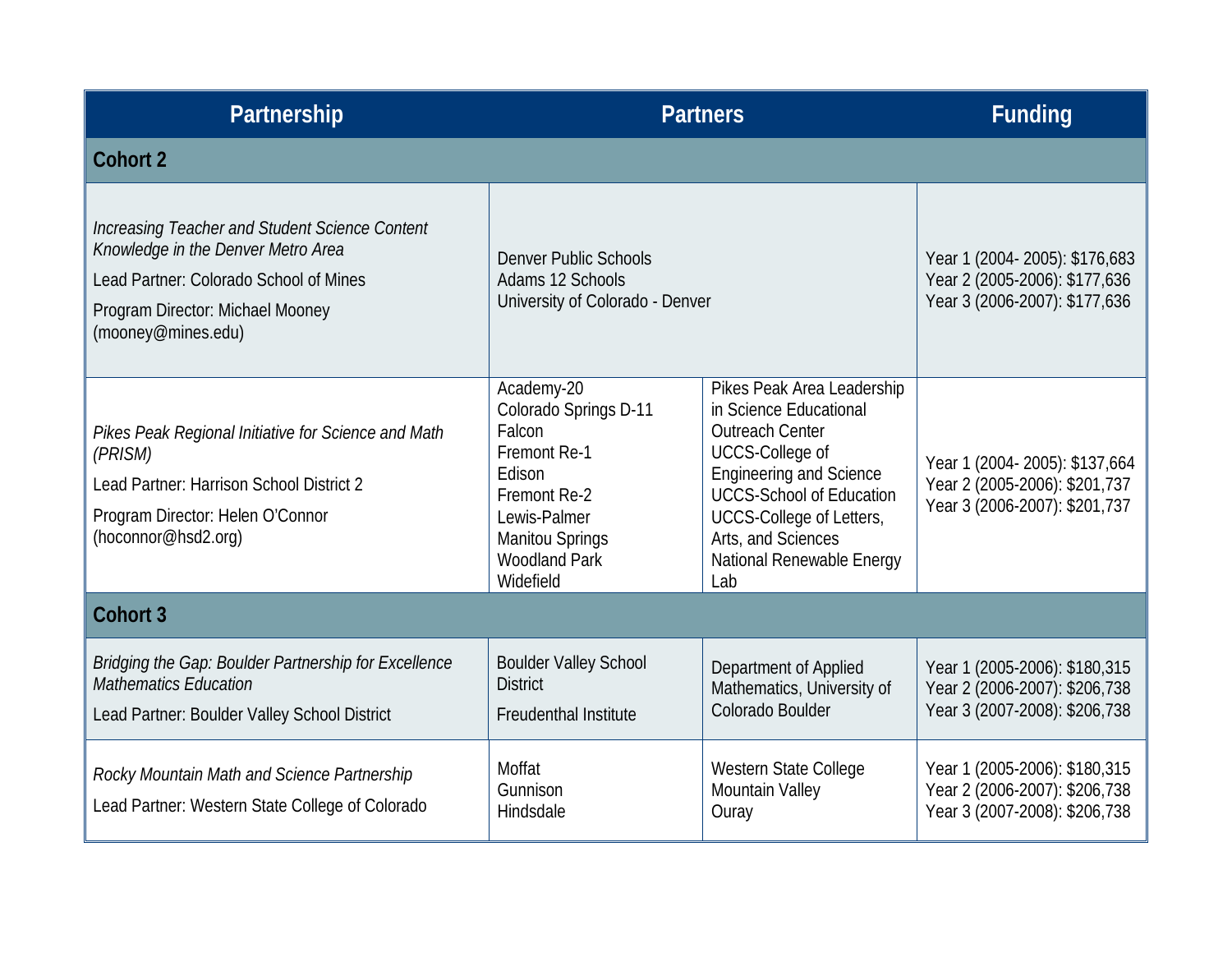| Partnership                                                                                                                                                                                                               | <b>Partners</b>                                                                                |                                                                                                                                      | <b>Funding</b>                                                                                                                                                      |
|---------------------------------------------------------------------------------------------------------------------------------------------------------------------------------------------------------------------------|------------------------------------------------------------------------------------------------|--------------------------------------------------------------------------------------------------------------------------------------|---------------------------------------------------------------------------------------------------------------------------------------------------------------------|
| Cohort 4                                                                                                                                                                                                                  |                                                                                                |                                                                                                                                      |                                                                                                                                                                     |
| (MS)3--Mesa State x Math & Science x Middle School<br>Lead Partner: Mesa State College<br>Program Director: Dr. Richard Ott (rott@mesastate.edu)                                                                          | Garfield 2<br><b>West End</b><br>Mesa 51                                                       | Montrose<br>Roaring Fork<br>Western Colorado Science<br>Center                                                                       | Year 1 (2007-2008): \$165,933<br>Year 2 (2008-2009): \$168,585<br>Year 3 (2009-2010): \$171, 370<br>Year 4 - additional competitive<br>award (2010-2011): \$164,106 |
| Weld County School District 6 MSP Grant<br>Lead Partner: Weld County School District 6<br>Program Director: Deagan Andrews<br>(dandrews@greeleyschools.org)                                                               | Weld County School District-6 Greeley<br>University of Northern Colorado, MAST Institute       |                                                                                                                                      | Year 1 (2007-2008): \$200,051<br>Year 2 (2008-2009): \$206,538<br>Year 3 (2009-2010): \$194,750<br>Year 4 - additional competitive<br>award (2010-2011): \$166,444  |
| Fort Lewis College Advancing Math Education (AME)<br>Lead Partner: Fort Lewis College<br>Program Director: Amy Getz (getz_a@fortlewis.edu)                                                                                | Montezuma-Cortez<br>Silverton*<br>Archuleta*<br>Ignacio*<br>Durango*<br>Bayfield*              | Mancos*<br>Dolores*<br>* Secondary Partners                                                                                          | Year 1 (2007-2008): \$199,955<br>Year 2 (2008-2009): \$221,380<br>Year 3 (2009-2010): \$221,528                                                                     |
| Northeast Front Range Mathematics/Science<br>Partnership to Increase Teacher Competence in<br>Content, II<br>Lead Partner: Jefferson County Public Schools<br>Program Director: Gwen Stroup<br>(gstroup@jeffco.k12.co.us) | Adams 12<br>Mapleton<br>Adams 14<br>Platte Canyon<br>Weld 8<br>St. Vrain<br>Englewood          | <b>Brighton</b><br>Elizabeth<br>University of Colorado<br>Boulder (CIRES)<br>Metro State College<br>University of Colorado<br>Denver | Year 1 (2007-2008): \$199,538<br>Year 2 (2008-2009): \$204,292<br>Year 3 (2009-2010): \$206,321<br>Year 4 - additional competitive<br>award (2010-2011): \$150,750  |
| SKILL--Scholars for Knowledge in Learning and<br>Leadership<br>Lead Partner: Denver Public Schools<br>Program Director: Catherine Martin<br>(cathy_martin@dpsk12.org)                                                     | <b>Denver Public Schools</b><br>University of Colorado at Denver and Health Sciences<br>Center |                                                                                                                                      | Year 1 (2007-2008): \$86,728<br>Year 2 (2008-2009): \$72,046<br>Year 3 (2009-2010): \$88,752                                                                        |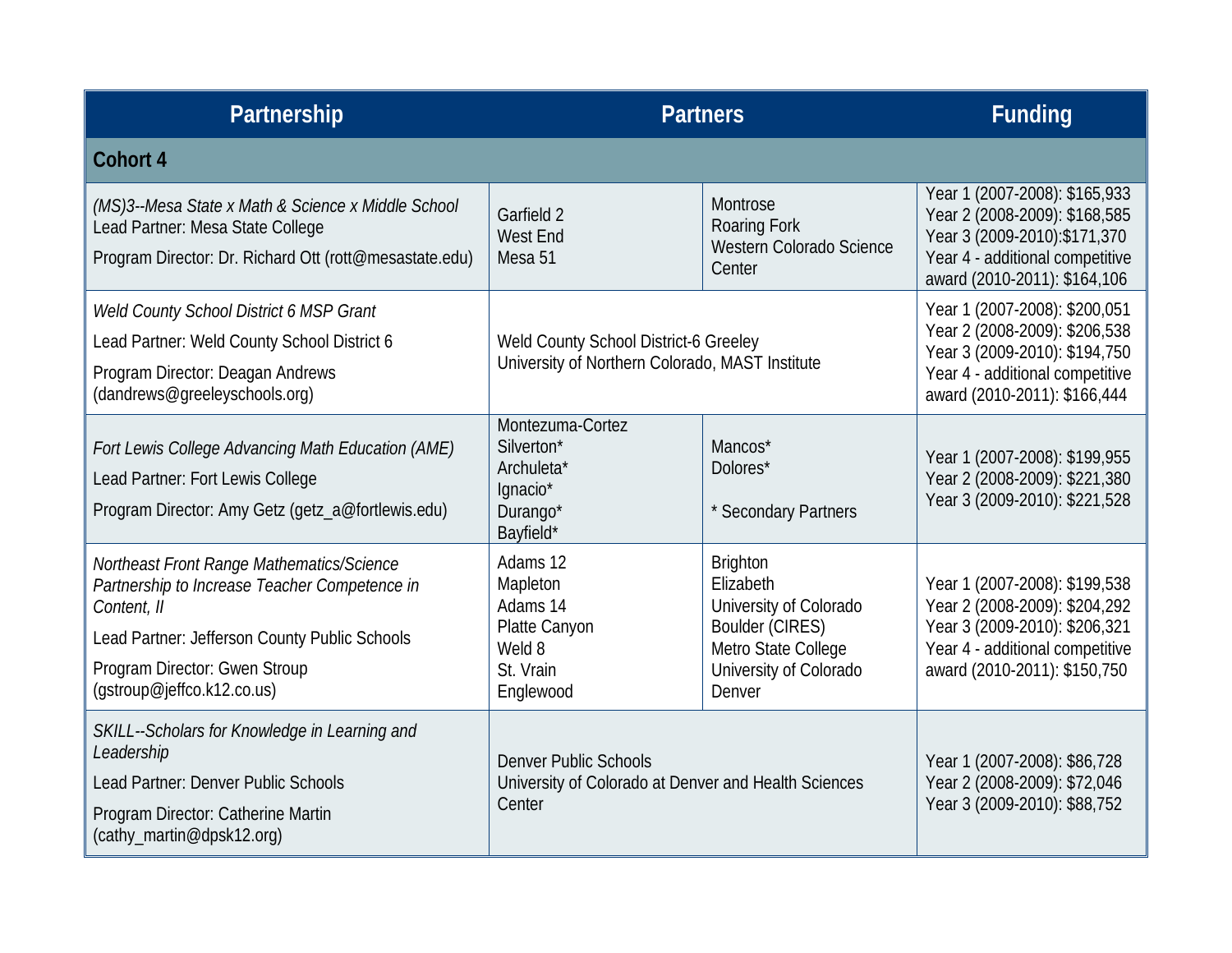| Partnership                                                                                                                                                                         | <b>Partners</b>                                                                               |                                                                                                    | <b>Funding</b>                                                                                                                                                      |
|-------------------------------------------------------------------------------------------------------------------------------------------------------------------------------------|-----------------------------------------------------------------------------------------------|----------------------------------------------------------------------------------------------------|---------------------------------------------------------------------------------------------------------------------------------------------------------------------|
| Fort Morgan Math and Science Partnership Program<br>Lead Partner: Morgan County School District<br>Program Director: Joy Perry (jperry@morgan.k12.co.us)                            | Wiggins<br>Leprino Foods<br>University of Northern Colorado<br>Metrica                        |                                                                                                    | Year 1 (2007-2008): \$211,183<br>Year 2 (2008-2009): \$214,848<br>Year 3 (2009-2010): \$219,160                                                                     |
| Shortgrass Steppe MSP: Science on the Front Range<br>Lead Partner: CSU - Natural Resource Ecology Lab<br>(NREL)<br>Program Director: Dr. John Moore<br>(jcmoore@nrel.colostate.edu) | Greeley<br>Poudre<br>School of Chemistry, Earth<br>Sciences, & Physics, UNC<br>Metrica        | Dept. of Forest, Rangeland,<br>& Watershed Stewardship,<br>CSU<br>NSF K-12 Education Grant,<br>CSU | Year 1 (2007-2008): \$150,187<br>Year 2 (2008-2009): \$143,986<br>Year 3 (2009-2010): \$118,133                                                                     |
| Science Teachers Educational Partnership of Pikes Peak<br>(STEP3)<br>Lead Partner: Colorado College<br>Program Director: Dr. Paul J Kuerbis<br>(pkuerbis@coloradocollege.edu)       | Fountain-Fort Carson<br>Colorado Springs 11<br>Harrison<br><b>Woodland Park</b><br>Canon City | Widefield<br><b>Manitou Springs</b><br>Academy 20<br>Cheyenne Mountain<br>Lewis-Palmer             | Year 1 (2007-2008): \$163,804<br>Year 2 (2008-2009): \$170,116<br>Year 3 (2009-2010): \$186, 068<br>Year 4 - additional competitive<br>award (2010-2011): \$191,700 |
| <b>Cohort 5</b>                                                                                                                                                                     |                                                                                               |                                                                                                    |                                                                                                                                                                     |
| Southern Colorado Math Partnership<br>Lead Partner: Pueblo County Rural 70<br>Program Director: Ginger Andenucio<br>(gandenucio@district70.org)                                     | Pueblo 70<br>Colorado State University - Pueblo<br>Southern Colorado Teacher Alliance         |                                                                                                    | Year 1 (2008-2009): \$197,925<br>Year 2 (2009-2010): \$203,700<br>Year 3 (2010-2011): \$179,246                                                                     |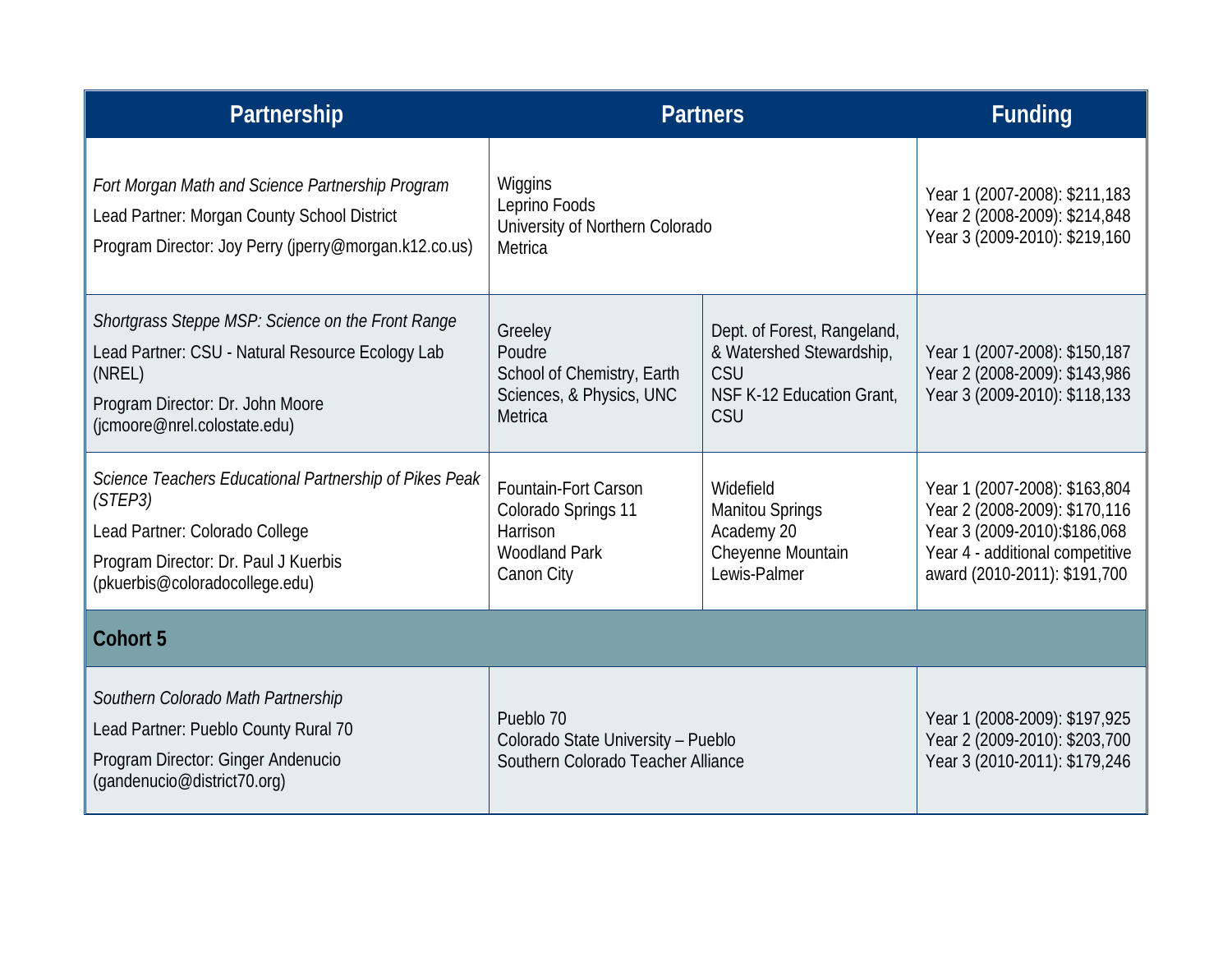| Partnership                                                                                                                                                                                                      | <b>Partners</b>                                                                                             | <b>Funding</b>                                                                                  |
|------------------------------------------------------------------------------------------------------------------------------------------------------------------------------------------------------------------|-------------------------------------------------------------------------------------------------------------|-------------------------------------------------------------------------------------------------|
| Cohort 6                                                                                                                                                                                                         |                                                                                                             |                                                                                                 |
| ECS' Math Science Partnership Eagle County 50<br>Lead Partner: Eagle County Schools<br>Program Director: Traci Wodlinger<br>(traci.wodlinger@eagleschools.net)                                                   | Eagle County Schools<br>University of Denver<br><b>Math Solutions</b>                                       | Year 1 (2009-2010): \$350,000<br>Year 2 (2010-2011): \$350,000<br>Year 3 (2011-2012): \$280,000 |
| Urban Partnership for Improving Elementary Science<br>Lead Partner: Denver Public Schools<br>Program Director: Linda Morris<br>(linda_morris@dpsk12.org)                                                         | Denver Public Schools<br>University of Denver                                                               | Year 1 (2009-2010): \$273,889<br>Year 2 (2010-2011): \$291,342<br>Year 3 (2011-2012): \$233,074 |
| Cohort 7                                                                                                                                                                                                         |                                                                                                             |                                                                                                 |
| Energizing K-5 Instruction: A Partnership to Improve<br><b>Elementary Mathematics and Science Instruction</b><br>Lead Partner: Westminster Adams County 50<br>Program Director: Art Drotar (adrotar@adams50.org) | Westminster/Adams 50 School District<br><b>Colorado School of Mines</b><br>National Renewable Energy Center | Year 1 (2010-2011): \$333,033<br>Year 2 (2011-2012): \$266,400<br>Year 3 (2012-2013): \$99, 219 |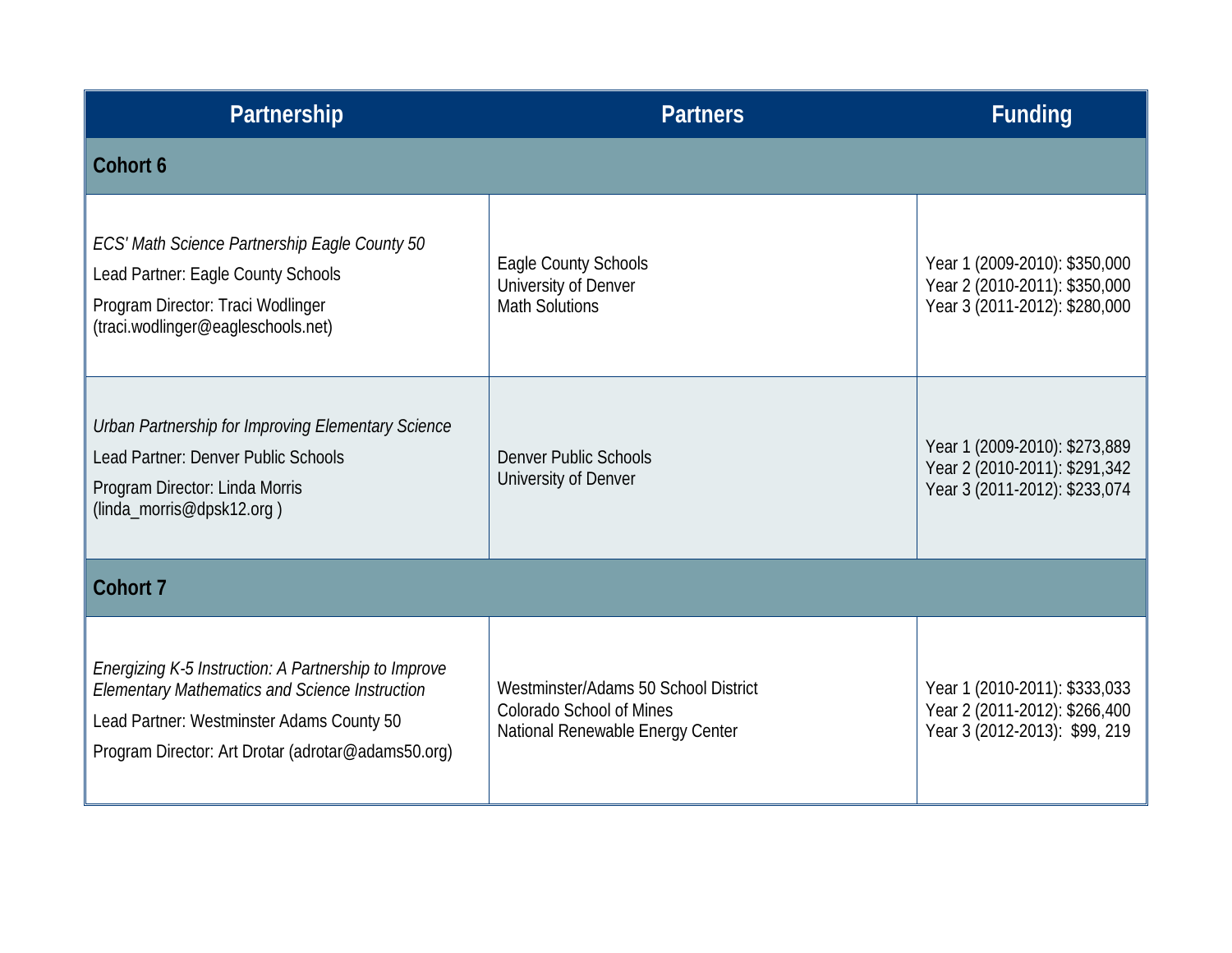| Partnership                                                                                                                                                    | <b>Partners</b>                                                                                        | <b>Funding</b>                                                                                  |
|----------------------------------------------------------------------------------------------------------------------------------------------------------------|--------------------------------------------------------------------------------------------------------|-------------------------------------------------------------------------------------------------|
| <b>Cohort 8</b>                                                                                                                                                |                                                                                                        |                                                                                                 |
| Adams 14 Learning Together MSP<br>Lead Partner: Adams County School District 14<br>Program Director: Sophia Masewicz<br>(smmasewi@adams14.org)                 | <b>Adams County School District 14</b><br>Colorado State University<br>University of Northern Colorado | Year 1 (2011-2012): \$277,074<br>Year 2 (2012-2013): \$341,140<br>Year 3 (2013-2014): \$276,732 |
| <b>Physics First Math Partnership</b><br>Lead Partner: Aurora Public School District<br>Program Director: D. Miles Pimentel<br>(dmpimentel@aps.k12.co.us)      | Aurora Public School District<br>University of Colorado Denver                                         | Year 1 (2011-2012): \$151,207<br>Year 2 (2012-2013): \$242,634<br>Year 3 (2013-2014): \$242,634 |
| Reaching All Our Math Potential (RAMP)<br>Lead Partner: Weld County School District 6<br>Program Director: Stacie Datteri<br>(sdatteri@greeleyschools.org)     | Weld County School District 6<br>University of Northern Colorado                                       | Year 1 (2011-2012): \$274,030<br>Year 2 (2012-2013): \$352,246<br>Year 3 (2013-2014): \$351,101 |
| Elementary Math-Science Integration Program<br>Lead Partner: Colorado Springs School District 11<br>Program Director: Jessica Sharp<br>(jessica.sharp@d11.org) | Colorado Springs School District 11<br>Colorado College                                                | Year 1 (2011-2012): \$227,714<br>Year 2 (2012-2013): \$348,221<br>Year 3 (2013-2014): \$346,062 |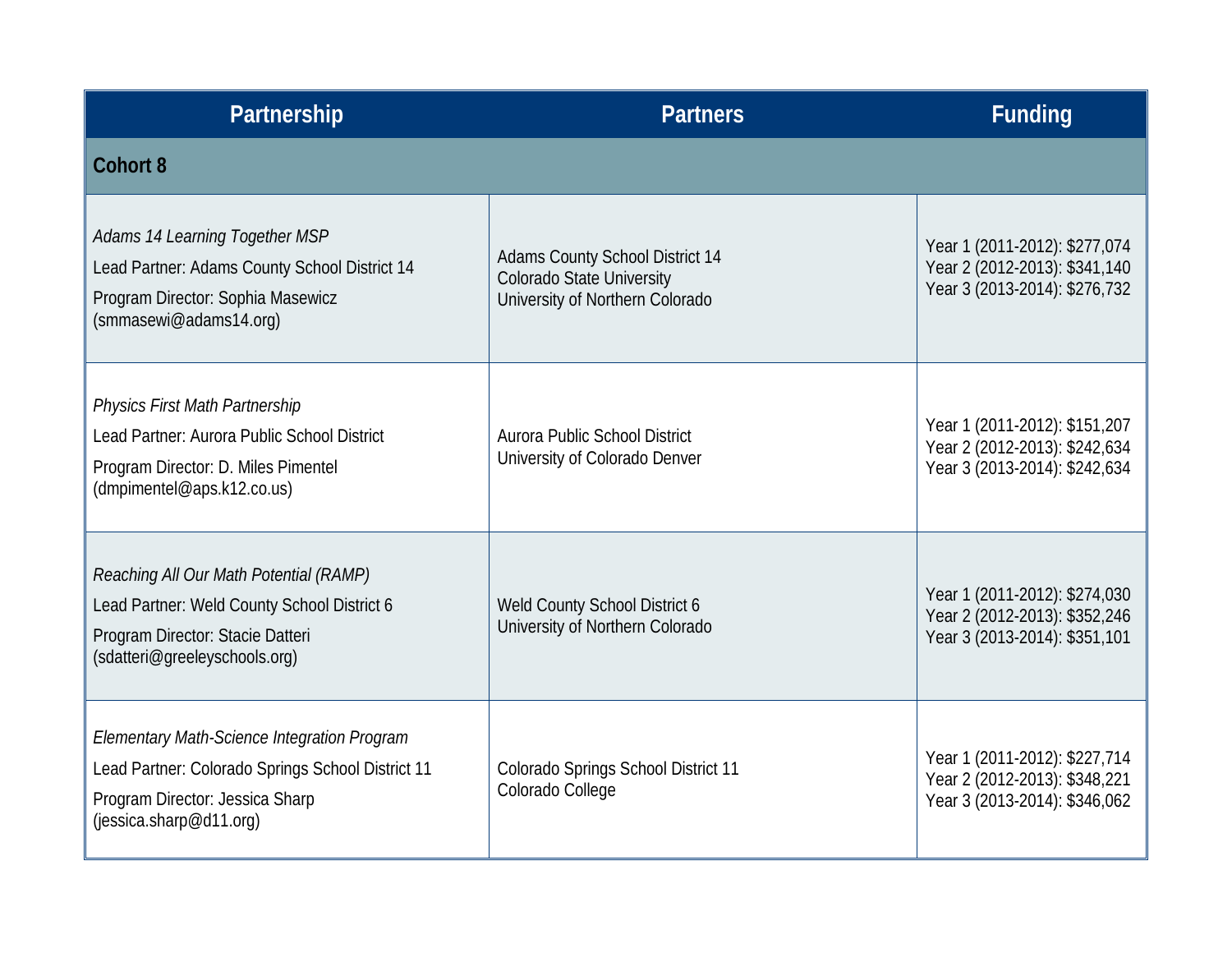| Partnership                                                                                                                                                                   | <b>Partners</b>                                                                                                                                                                                                             |                                                                                                                                                  | <b>Funding</b>                                                                                  |
|-------------------------------------------------------------------------------------------------------------------------------------------------------------------------------|-----------------------------------------------------------------------------------------------------------------------------------------------------------------------------------------------------------------------------|--------------------------------------------------------------------------------------------------------------------------------------------------|-------------------------------------------------------------------------------------------------|
| Cohort 9                                                                                                                                                                      |                                                                                                                                                                                                                             |                                                                                                                                                  |                                                                                                 |
| Eagle County Schools' MSP Integration Project<br>Lead Partner: Eagle County Schools<br>Program Director: Andrej Birjulin<br>(Andrej.Birjulin@eagleschools.net)                | Eagle County Schools<br><b>Centennial School District</b><br>Archuleta School District<br>Ignacio School District<br>Montezuma Cortez School<br><b>District</b>                                                             | <b>Silverton School District</b><br><b>Brigham Young University</b><br>University of Denver<br><b>Math Solutions</b><br>RMC Research Corporation | Year 1 (2013-2014): \$750,000<br>Year 2 (2014-2015): \$500,000<br>Year 3 (2015-2016: \$468,596  |
| Mesa County Valley, CMU, and Plateau Valley MSP<br>Lead Partner: Mesa County Valley School District 51<br>Program Director: Liz Zitterkopf<br>(Liz.Zitterkopf@d51schools.org) | Mesa County Valley School District 51<br>Plateau Valley School District 50<br>Colorado Mesa University                                                                                                                      |                                                                                                                                                  | Year 1 (2013-2014): \$721,291<br>Year 2 (2014-2015): \$500,000<br>Year 3 (2015-2016): \$495,000 |
| Cohort 10                                                                                                                                                                     |                                                                                                                                                                                                                             |                                                                                                                                                  |                                                                                                 |
| <b>MSP SUMMIT</b><br>Lead Partner: Hayden School District<br>Project Director: Amy Bollinger<br>(abollinger@nwboces.org)                                                      | Northwest BOCES<br>Hayden School District RE-1<br><b>East Grand School District</b><br>Moffat County School District<br>South Routt School District<br><b>West Grand School District</b><br>University of Northern Colorado |                                                                                                                                                  | Year 1 (2014-2015): \$424,311<br>Year 2 (2015-2016): \$429,941<br>Year 3 (2016-2017): \$493,006 |